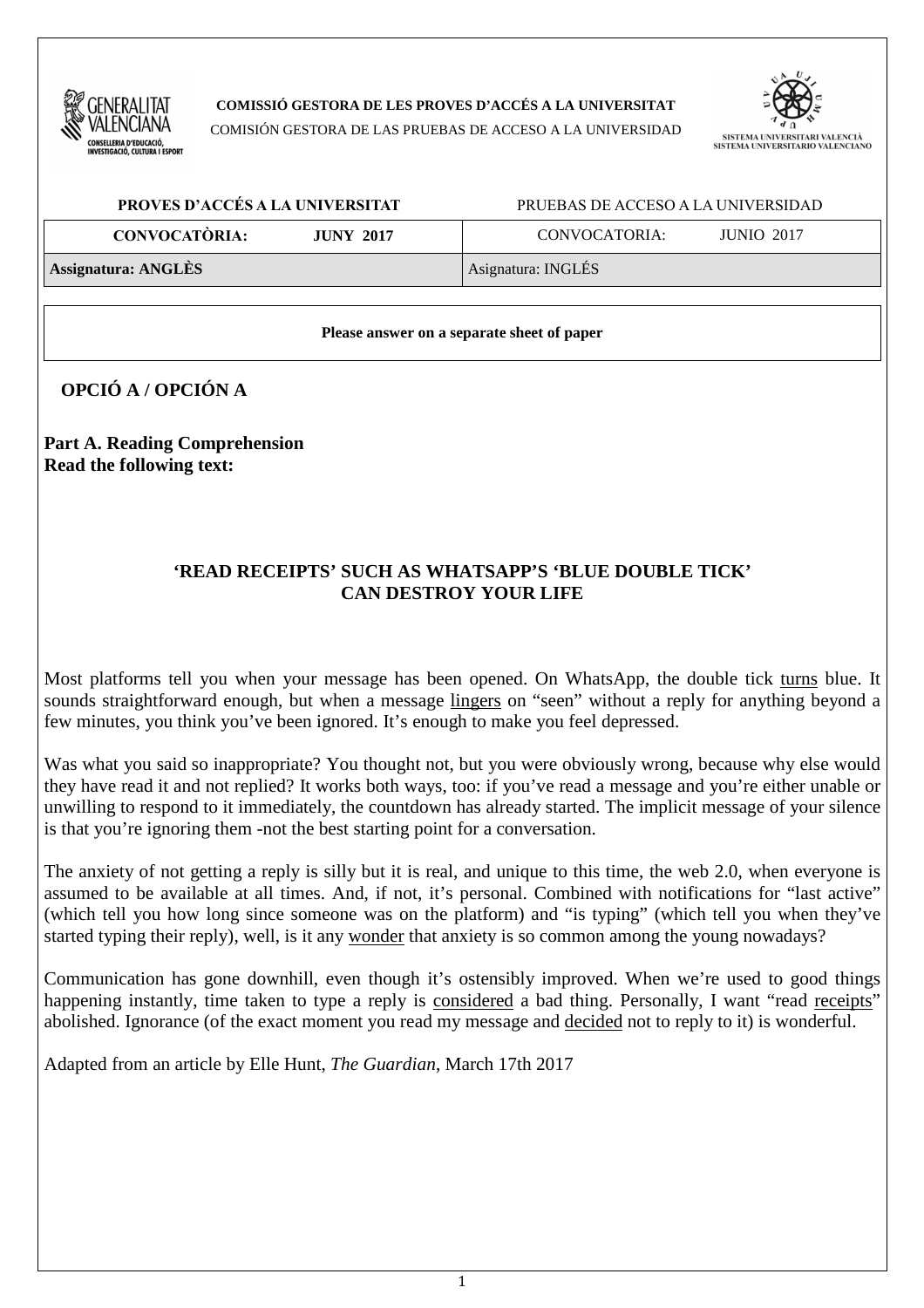### **I. Answer the following questions using your own words but taking into account the information in the text. (2 points: 1 point each)**

a. Why does the double tick make people feel depressed?

b. Why is anxiety so typical among the young nowadays?

# **II. Are the following statements true (T) or false (F)? Identify the part of the text that supports your answer by copying the exact passage on the answer sheet. (1.5 points: 0.5 each)**

a. Only WhatsApp tells you when a message has been opened.

 b. The fact that we are supposed to be connected all the time makes this anxiety of "no reply" special.

c. Today, you are not expected to spend a long time writing a message.

# **III. Find a synonym for each of the four words below from these six options. (1 point: 0.25 each)**

*turns lingers wonder considered decided receipts* 

- a. regarded
- b. remains
- c. chose
- d. becomes

# **IV. Choose a, b, or c, in each question below. Only one choice is correct. (1.5 points: 0.5 each)**

- 1. You think you've been ignored...
- a. when, after a few minutes, the double tick turns blue and you get no reply.
- b. when the double tick turns blue and you expect an immediate reply.
- c. when the double tick turns blue and you get no reply after a few minutes.
- 2. If you don't reply to a message immediately...
- a. the person who sent the message is right in thinking that you are ignoring him/her.
- b. the person who sent the message may think that you are ignoring him/her.
- c. the person who sent the message may also ignore you.

3. Notifications and "is typing" messages...

- a. contribute to the anxiety of today's youth.
- b. increase the need to be available in today's youth.
- c. allow today's youth to be more in control of their interactions.

# **Part B. Composition (130 to 150 words approximately) (4 points)**

How do blue double ticks, notifications and "is typing" messages make you feel? Do you think they should be eliminated? Give reasons.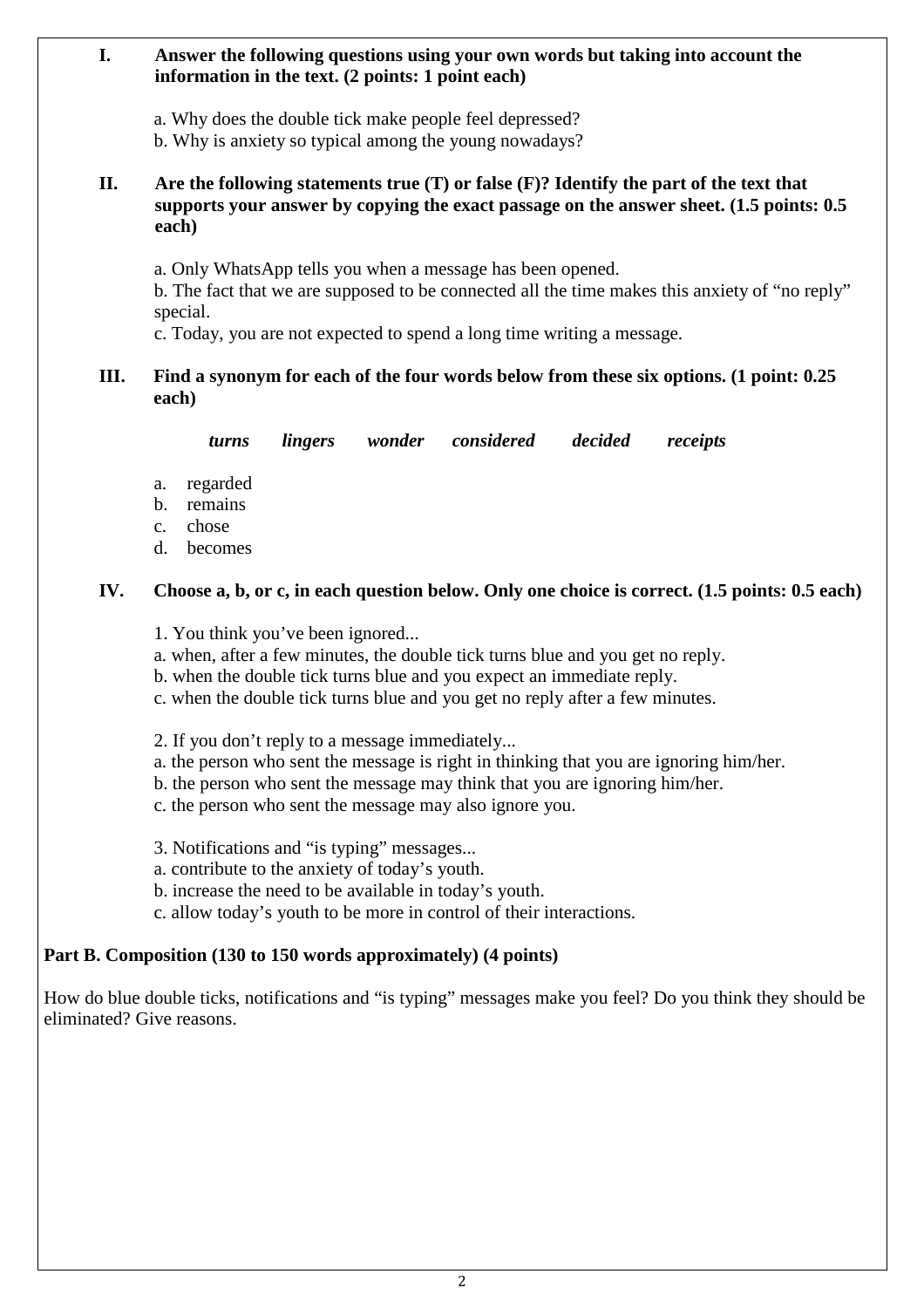

#### **COMISSIÓ GESTORA DE LES PROVES D'ACCÉS A LA UNIVERSITAT**

COMISIÓN GESTORA DE LAS PRUEBAS DE ACCESO A LA UNIVERSIDAD



| PROVES D'ACCÉS A LA UNIVERSITAT          | PRUEBAS DE ACCESO A LA UNIVERSIDAD |  |  |
|------------------------------------------|------------------------------------|--|--|
| <b>CONVOCATÒRIA:</b><br><b>JUNY 2017</b> | CONVOCATORIA:<br><b>JUNIO 2017</b> |  |  |
| <b>Assignatura: ANGLÈS</b>               | Asignatura: INGLÉS                 |  |  |

**Please answer on a separate sheet of paper** 

**OPCIÓ B / OPCIÓN B** 

**Part A. Reading Comprehension Read the following text:** 

# **THE VICTORIAN ORIGINS OF THE MANNEQUIN CHALLENGE**

A group of Florida high schoolers made the first Mannequin Challenge video, and they started a movement that went viral, with pop music groups, sports teams and politicians jumping in to make videos of their own.

Like most internet fads, the Mannequin Challenge's moment will likely be brief. However, in this case, there's some historical precedent. It was called *tableau vivant* (literally, "living picture"). The technique has its roots in medieval drama, but it became a fashionable Victorian-era dinner party game. People would select a famous scene from history or literature or art and position themselves in that scene, frozen, for their guests and friends to observe.

One fashion writer said "In the production of *tableaux*, the greatest attention must be paid to the grouping of figures and the harmony of colours. When they are animated and controlled by a fine taste, their effect is charming." The *tableau*'s combination of animation and control, its carefully choreographed suspension of movement, illustrates the appeal of the Mannequin Challenge.

Queen Victoria loved this entertainment. In an 1852 pencil sketch, she drew her six children in a *tableau* of John Milton's "L'Allegro" that they performed for her husband's 33rd birthday. "Albert was delighted and could not imagine how it had been so well arranged," she wrote in her journal.

Part of the joy in producing a *tableau vivant* was watching the audience's recognition and reaction. I believe that if Queen Victoria had owned an iPhone, she would have filmed the moment and shared it on Instagram for the world to see.

Adapted from an article by Ellen J. Stockstill, *The Conversation*, December 2016